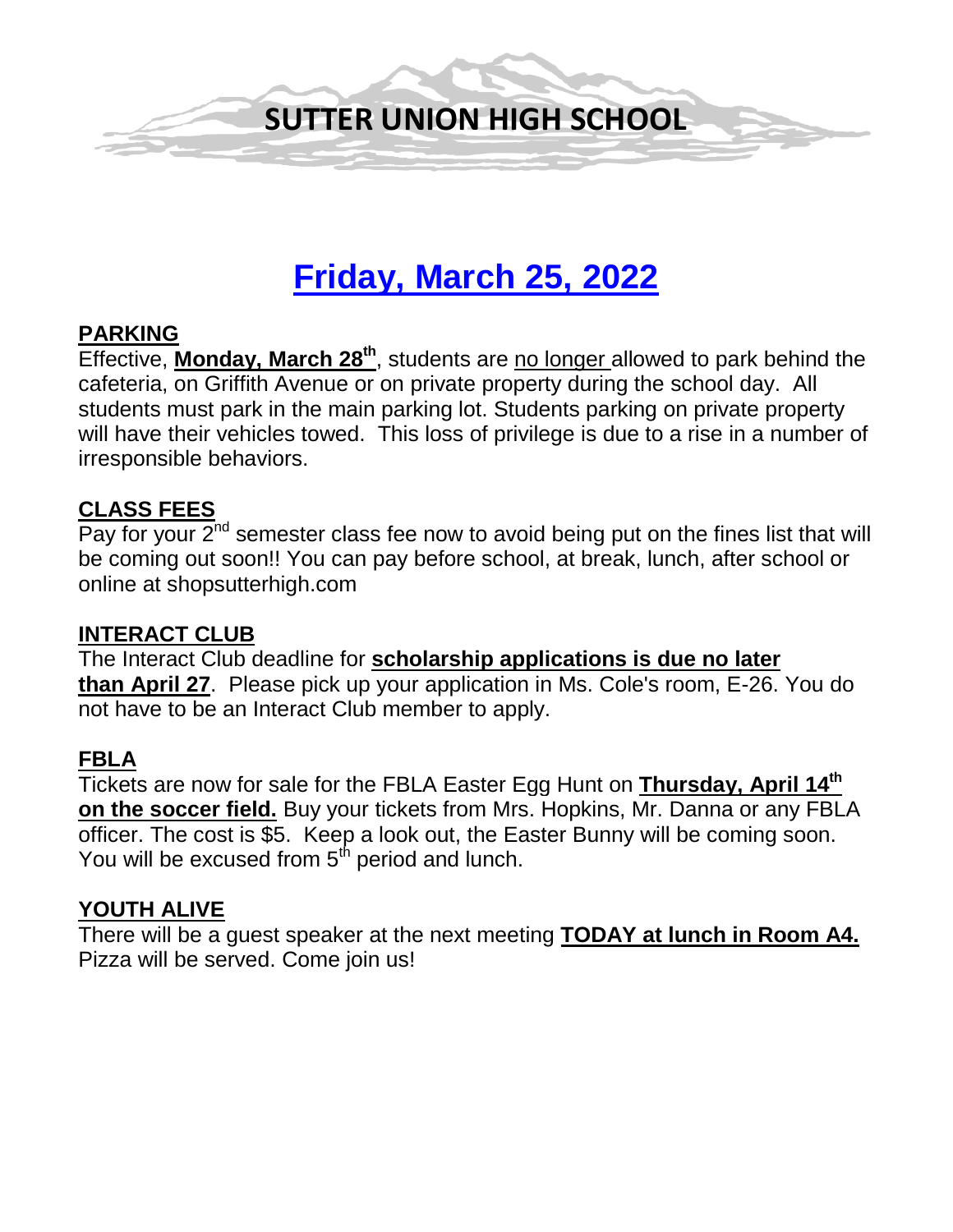

# **SENIORS**

# **WEBSITE**

Seniors: Make sure you check the Sutter High School website. You have a great deal to accomplish this year and will benefit from visiting our website, [www.sutterhuskies.com](http://www.sutterhuskies.com/) , often for up-to-date information on:

- Colleges Applications
- Financial Aid
- Job Leads
- SAT/ACT
- Scholarships
- Transcripts
- Upcoming Events
- And more!

# **YUBA COLLEGE**

- **Message from Yuba College:**
- **The Summer and Fall 2022 applications are OPEN!** The summer application covers both the summer and fall semester, even if a student decides not to enroll in summer classes.
- Our **Summer/Fall schedule is expected to be viewable starting Monday, April 18th**. Students will be able to look at the schedule to see which classes will be offered, students should **NOT** be submitting the High School Recommendation Form before the pre-coding Dual Enrollment period.
- Students wanting to enroll in classes on the first day of Dual Enrollment **Monday, May 23rd** can start submitting their High School Recommendation Form(s) anytime during the **pre-coding period April 18th—May 19th by 5pm.**